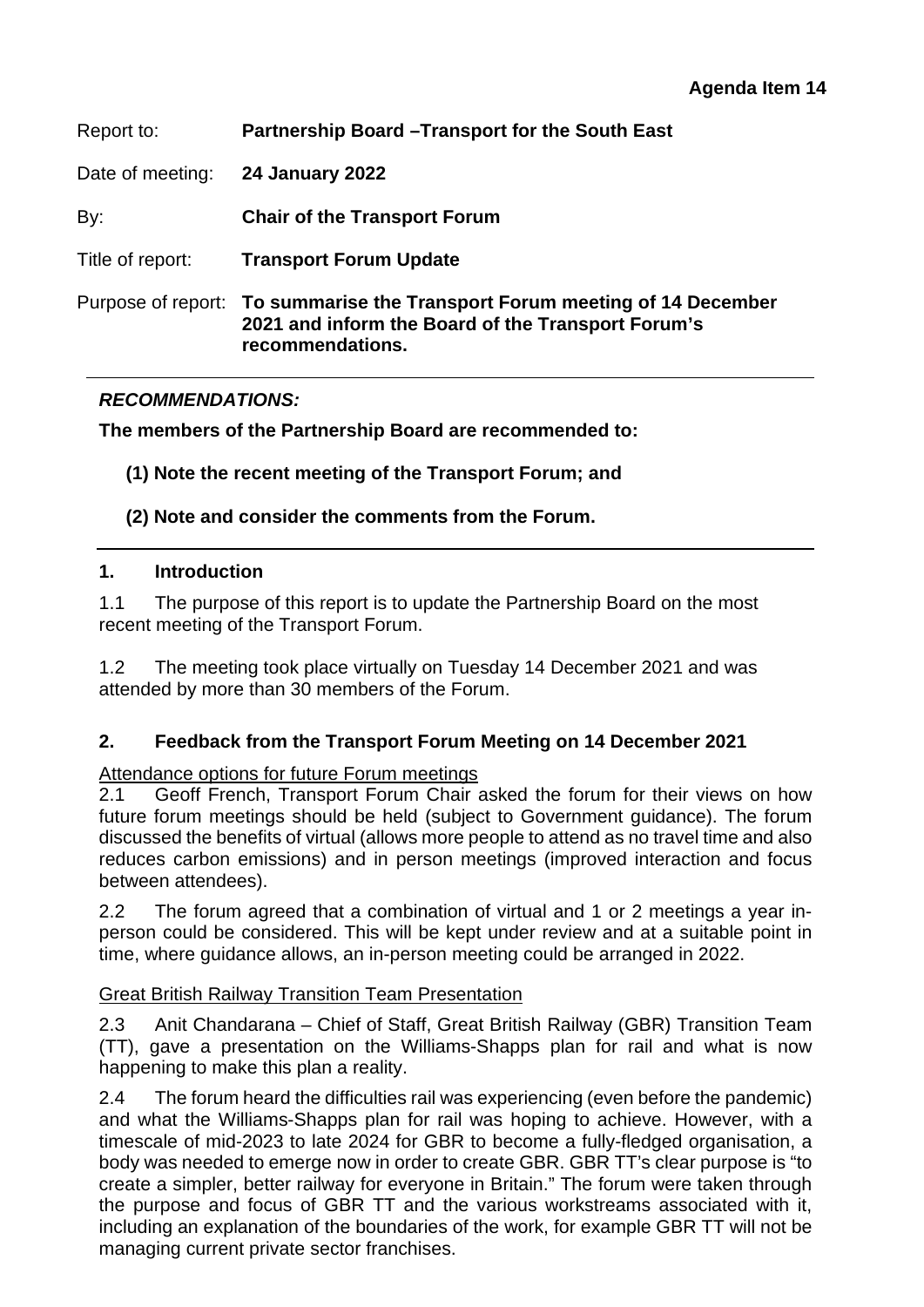2.5 The Forum understood that the call for evidence for the Whole Industry Strategic Plan for Rail had just been published and encouraged anyone with an interest in rail to respond. TfSE will be submitting a response to this call for evidence.

# Summary of Forum comments

2.6 In response to queries raised by the forum, it was confirmed that the GBR TT are aiming to develop the operating model and bring together the fragmented parts of the system to enable more seamless connection to other interrelated transport modes (for example active travel). In addition, how technology can be used to transform current processes (for example with regards to ticket barriers). It was also clarified the GBR TT are also identifying and developing the financial model of the business to ensure clear oversight and transparency and to deliver, by the end of year 5, the £1.5bn pa, targeted in the white paper.

2.7 It was confirmed the GBR TT are engaging with sub-national transport bodies and they are viewed as an important stakeholder in the development of GBR, especially as GBR will be a highly devolved organisation with decisions made as locally as they can.

## Update on TfSE's freight strategy

2.8 Mark Valleley provided an update on the freight, logistics and gateways strategy which was nearing completion. The forum heard how the strategy was developed and the different work packages it contains.

2.9 It was explained how the action plan will be taken forward once the strategy is complete with a freight forum established to offer the oversight to move the work forward. The next steps were also outlined, including the final draft of the strategy being presented at the Partnership Board meeting on 24 January 2022 for approval. TfSE are also awaiting the outcome of the comprehensive spending review bid as this did include a request for resources to take forward the implementation of the strategy.

## Summary of Forum comments

2.10 In response to some queries and comments raised by the forum, it was clarified that infrastructure consideration (for example hydrogen refuelling) is included in the document and TfSE is working with other STBs to identify suitable and key locations for this infrastructure.

2.11 The strategy does also include a freight on rail element and reflects Network Rail's long running and ongoing work in this area. Work package 3 looks at key points on the rail network that with some alterations, could open up more opportunity for this way of moving freight.

2.12 With regards to lorry parking there are some good practice examples and it is important to understand how these services can be rolled out further, but consideration also needs to be given as to how they are funded, either with public or private funding. Recent Transport Select Committee evidence was highlighted as links in with the work undertaken in this strategy on local authority advice from Government on lorry parking.

2.13 The role of last mile deliveries and consolidation centres was discussed and it was explained they are an important element for encouraging modal shift for the last mile. However, the concept (and trials) is there but more work is needed to make them commercially viable.

2.14 The forum asked why the planned Lower Thames Crossing scheme does not include a rail connection. It was offered that the scheme has been primarily designed as a relief scheme for the existing Thames crossing and given the majority of the freight